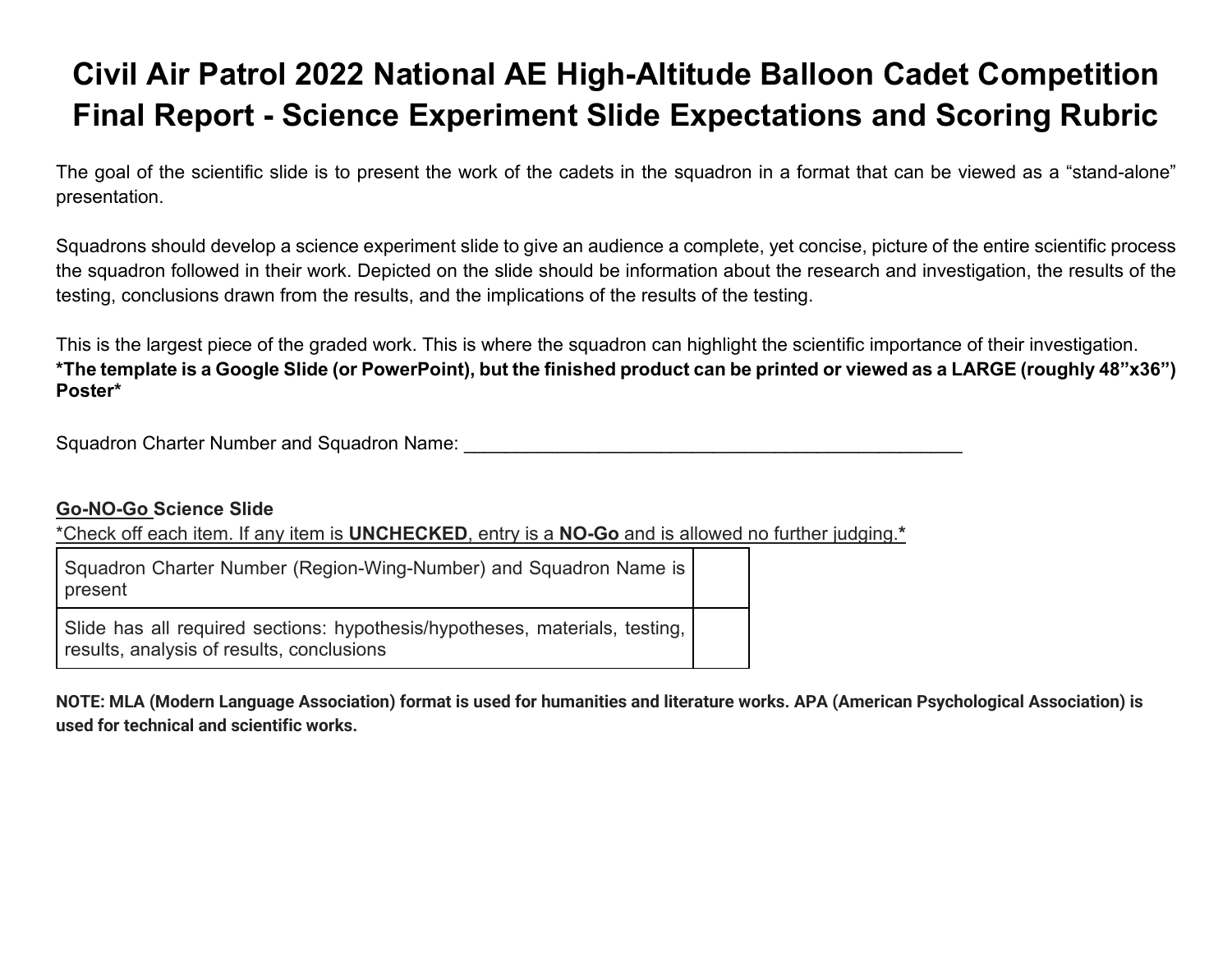## **Scoring Rubric: 200 Possible points**

| <b>Description</b>               | <b>Minimal</b><br>1-6 Points                                                                                                                                                                | Average<br>7-13 Points                                                                                                                                                                                                                                                              | <b>Exceptional</b><br>14-20 Points                                                                                                                                                                                                                                              | Pts. |
|----------------------------------|---------------------------------------------------------------------------------------------------------------------------------------------------------------------------------------------|-------------------------------------------------------------------------------------------------------------------------------------------------------------------------------------------------------------------------------------------------------------------------------------|---------------------------------------------------------------------------------------------------------------------------------------------------------------------------------------------------------------------------------------------------------------------------------|------|
| <b>Overall Impact</b>            | Slide is basic, with little or no<br>thought given to colors, balance,<br>and graphics, some of which are<br>lacking or overwhelm the slide.                                                | Visual impact is good, slide is balanced,<br>and graphics are effective.                                                                                                                                                                                                            | Visual impact is high, slide is eye-catching,<br>overall design is balanced, and graphics are<br>effective and enhance report.                                                                                                                                                  |      |
| Layout/Design                    | Title, headings, and tables or charts<br>may be missing or unlabeled.<br>Information about the investigation<br>and the results is hard to<br>understand.                                   | Title, headings, and tables or charts are<br>adequate to communicate information<br>and help the viewer understand the<br>investigation and results.                                                                                                                                | Title, headings, and tables or charts are well<br>designed, appropriately placed. Figures and<br>charts are neat and well placed to draw the<br>viewer to the flow of the investigation and<br>results.                                                                         |      |
| Spelling/<br>Grammar             | Four or more errors in spelling or<br>grammar. Needed citations are<br>missing.                                                                                                             | Fewer than 3 errors in spelling or<br>grammar. Needed citations are present.                                                                                                                                                                                                        | No errors in spelling or grammar. Needed<br>citations are in correct (APA) format.                                                                                                                                                                                              |      |
| Hypothesis/<br><b>Hypotheses</b> | Objectives and/or hypotheses are<br>missing or unclear. Appropriate<br>language for a scientific<br>investigation is missing. Background<br>research is missing, irrelevant, or<br>uncited. | Objectives and hypotheses are<br>described. A clear attempt at appropriate<br>language for a scientific investigation is<br>made. Background research is present,<br>relevant, and cited.                                                                                           | Both the objectives and hypotheses of the<br>mission are clearly described and stated in<br>appropriate language for a scientific<br>investigation. Background research is well<br>presented, relevant, and cited.                                                              |      |
| Testing<br>Method                | Proposed method of testing is<br>unrealistic or testing methods<br>appear unrelated to the hypothesis.                                                                                      | Proposed method of testing is realistic,<br>and relevant, and may show proof or dis-<br>proof of the hypothesis.                                                                                                                                                                    | Proposed method of testing the hypothesis is<br>realistic and relevant, and clearly shows proof<br>or disproof of the hypothesis.                                                                                                                                               |      |
| <b>Materials</b>                 | Few, if any, materials are listed.<br>Materials appear to be unrelated to<br>hypothesis.                                                                                                    | Most materials needed are listed,<br>including but not limited to: capsules;<br>items for both flight and control; and<br>items needed for testing and determining<br>proof or disproof of hypothesis, to<br>include any specialized software used to<br>analyze or measure change. | All materials needed are listed, including but<br>not limited to: capsules; items for both flight<br>and control; and items needed for testing and<br>determining proof or disproof of hypothesis, to<br>include any specialized software used to<br>analyze or measure change. |      |
| Testing                          | Description of how materials are<br>tested is incomplete or incorrect.                                                                                                                      | Description of how materials are tested<br>is complete.                                                                                                                                                                                                                             | Description of how materials are tested is<br>detailed and complete.                                                                                                                                                                                                            |      |